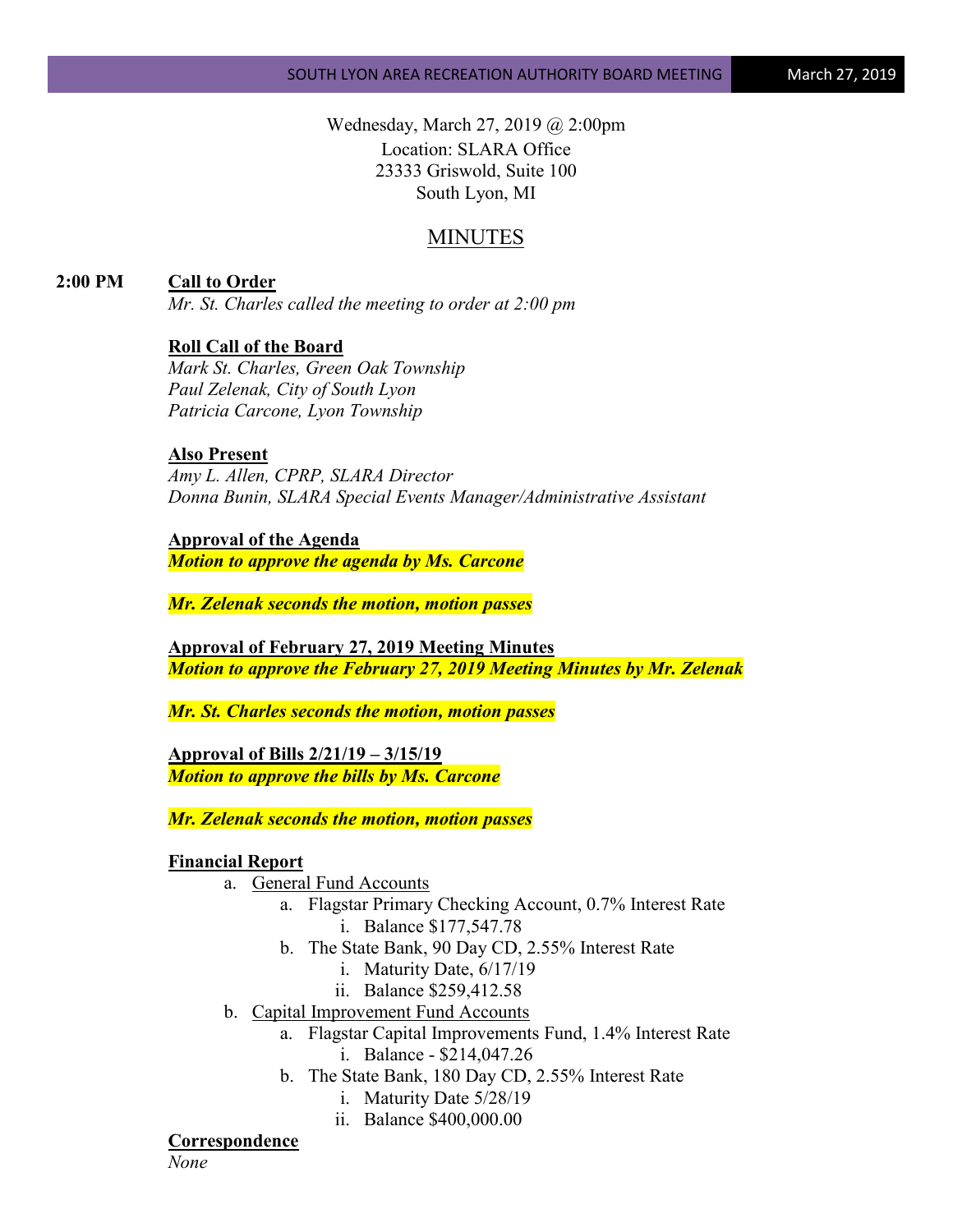**"Call to the Public"**

*None*

# **I) Old Business 1. SLARA Office Updates**

#### **a. SLARA Staff Meeting Minutes**

*Mrs. Allen share with the board that she attended a training provided by the MMRMA in Lansing on March 7 that dealt with topics including the new Medical Marijuana law and FOIA requests. She is looking to take advantage of more trainings offered by the MMRMA in the future including a half day training on April 3rd entitled Sexual Harassment Active Bystander Training. Mrs. Hill will be accompanying Mrs. Allen to this training. Mrs. Allen will be completing staff evaluations next week and the week following. Mr. Stanley received a grant from Target recently and purchased all new portable nets for the soccer program and some new equipment. Mrs. Hoskins will e promoting the SLARA at the City of South Lyon Farmers Market on May 18th and June 1st. She is looking into hosting a table at the Brighton Farmers Market and trying to contact Green Oak Mall and SELCRA about possibly working together for an event at the Halloween Event at the mall this year.* 

### **b. Partnership with South Lyon Junior Chamber of Commerce, Sports Equipment Drive**

*The South Lyon Junior Chamber reached out to the SLARA and asked to partner for some fundraising events. They put on a pub crawl recently and donated funds to the SLARA for programming. They are also hosting a Trivia Night on Friday, April 27th at Pinz Bowling. They are advertising that if teams bring in gently used sports equipment, they will receive a discount on their team entry fee. The SLARA staff will be attending to show their support! Everyone is welcome!*

- **c. Long Term Planning Session – Update** *No update*
- **d. Action Sports – Update (signage, electric, room usage for fall/winter)**

*Mrs. Allen made the board aware that SLARA is still waiting for the Duncan's to add road side signage in front of the building. She will present the board with progress monthly on this item. She also recommended that the board try to schedule a meeting with Mr. Duncan this summer to do a review on how the first year of occupancy has gone in the building and items that could be done better or need to be done by both the property owner and SLARA.*

#### **II) New Business**

**1. Daddy/Daughter Dance Evaluation – Donna Bunin, SLARA Special Events Manager**

*Mrs. Bunin presented the board with a wrap up of both the Daddy/Daughter Dance and the Mom/Son Dance. Each event went extremely well, and both were well attended. This year the Daddy/Daughter Dance was broken down into 2 dances on the same day. This change was very well received and allowed for more space and comfort for participants and helped decrease line lengths for pictures and refreshments. Mrs. Bunin shared pictures of the events with the board. The Mom/Son event was themed "Carnival" this year and was a huge success. Attendance increased by approximately 25% this year. There were lots of games that kept the kids occupied this year and we felt that really made an impact. Participants*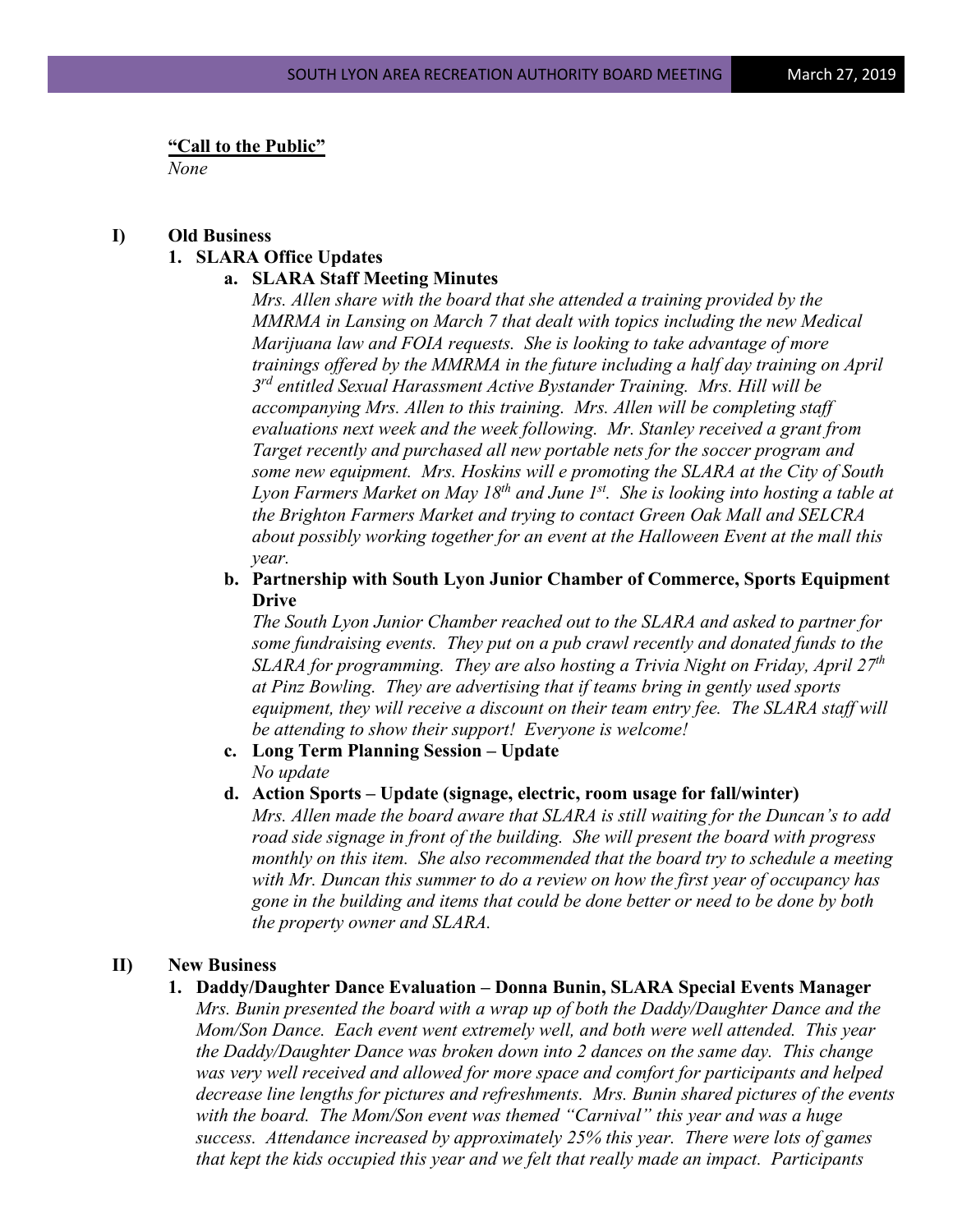*stayed around until the very end of the event and there was a lot of positive feedback from Mom's onsite.*

#### **2. Server Room – Additional Circuit Installation**

*Mrs. Allen informed the board that there have been some power issues inside the building during the past month or so. Power has been going out in the server room and this has caused the SLARA phone system to crash on multiple occurrences. Mrs. Allen had invited three companies to come in to look at the server room power outlets. She has been informed that the circuit in that room is being overloaded. It was recommended that a dedicated circuit gets installed in the room to prevent this from continuing to happen. She presented 3 quotes to the board.* 

*Motion to approve the Director to contract with Tyrrell Electric for the installation of a dedicated circuit in the SLARA server room not to exceed the cost of \$1,585 which includes the cost of required permits and inspections and proof of insurance covering all SLARA equipment that may be affected during the scope of work for the installation of the dedicated circuit.*

*Mr. St. Charles seconds the motion, motion passes.*

**3. Digital Summit Detroit, Attendance for Marketing/Social Media Manager**

*Mrs. Allen presented the board with information on the Digital Summit to take place in Detroit September 25-26, 2019 in Detroit at the Cobo Center. She would like to send Mrs. Hoskins. She informed the board that there are extra funds in the budget this year for Education as herself and Mrs. Bunin did not attend the MParks Conference due to extreme weather. She would like to pay the registration fee out of this year's budget.* 

*Motion to approve the registration for Mrs. Hoskins to attend the 2019 Digital Summit in Detroit September 25-26, 2019 to be paid for from this fiscal year budget by Ms. Carcone*

*Mr. Zelenak seconds the motion, motion passes*

*Mr. Zelenak also made Mrs. Allen aware that if the Education and Training budget is approved at the beginning of the year and includes expected attendance events and individuals to attend, she does not need to present proposals for every individual registration to the board unless they differ from what was originally submitted. Ms. Carcone and Mr. St. Charles agreed.*

### **4. Board Member Comments**

*Mr. Zelenak – There are a couple new businesses downtown that should be opening soon including a new Cooking Store that should be opening at the beginning of August. This business is located near KV Sports.* 

*Ms. Carcone – Kitefest is taking place at Atchinson Park on June 1st and 2nd. There may be a possible New Year's Event coming to Lyon Township this year. In August there may be some concerts taking place at the township, look for more information coming soon. The Chamber of Commerce recently awarded two Lyon Township individuals with awards; Citizen of the Year was awarded to Tina Archer and Bob Martin received the Lifetime Achievement Award. Ms. Carcone will be on vacation from April 3-10.*